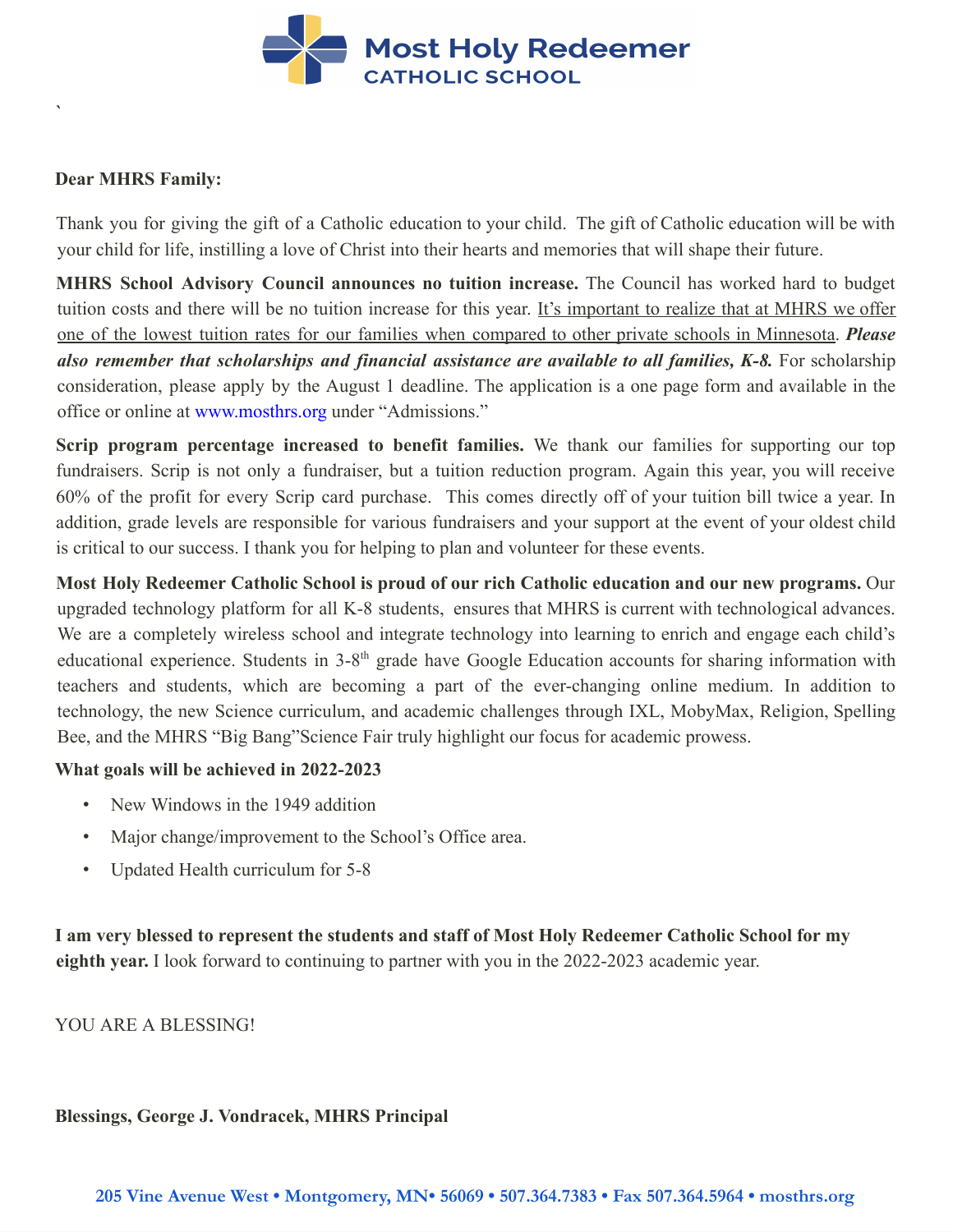### **2022-2023 GRADES K-8 REGISTRATION FORM**



|                               |                            | Grade (2022-2023)                                                                                                     |                           |                |                                            |        |                                                                                     |
|-------------------------------|----------------------------|-----------------------------------------------------------------------------------------------------------------------|---------------------------|----------------|--------------------------------------------|--------|-------------------------------------------------------------------------------------|
| Student                       |                            |                                                                                                                       |                           |                |                                            |        |                                                                                     |
|                               | Last                       |                                                                                                                       | First                     |                | Middle                                     |        | <b>Birthdate</b>                                                                    |
| Address                       |                            |                                                                                                                       |                           |                |                                            |        |                                                                                     |
|                               | <b>Street</b>              |                                                                                                                       | City                      |                | Zip                                        |        | Home Phone                                                                          |
|                               |                            | Parents are: • Married, • Separated, • Divorced                                                                       |                           |                |                                            |        | Child/ren resides with: • Both parents, • Mother, • Father, • Grandparents, • Other |
|                               |                            |                                                                                                                       |                           |                |                                            |        | Email you would like us to use for correspondence: ______________________________   |
|                               |                            | Does this child have any medical conditions or allergies which the school should be aware of?                         |                           |                |                                            |        |                                                                                     |
| <b>Father:</b>                |                            |                                                                                                                       |                           | <b>Mother:</b> |                                            |        |                                                                                     |
|                               |                            |                                                                                                                       |                           |                |                                            |        |                                                                                     |
|                               |                            |                                                                                                                       |                           |                |                                            |        | Address *                                                                           |
|                               |                            | Phone $*$                                                                                                             |                           |                |                                            |        | Phone $*$                                                                           |
|                               |                            |                                                                                                                       |                           |                |                                            |        |                                                                                     |
|                               |                            |                                                                                                                       |                           |                |                                            |        |                                                                                     |
|                               |                            | Phone: <u>cell:</u>                                                                                                   |                           |                |                                            |        |                                                                                     |
| e-mail:                       | *if different from child's | <u> 2008 - Johann John Stein, mars ar yw i brenin y cynnwys y cynnwys y cynnwys y cynnwys y cynnwys y cynnwys y c</u> |                           |                |                                            |        | e-mail:                                                                             |
| Religion:                     |                            |                                                                                                                       |                           |                | Family is registered in                    |        | Parish.                                                                             |
|                               |                            |                                                                                                                       |                           |                |                                            |        |                                                                                     |
| Other family members:<br>Name |                            | Age                                                                                                                   | <b>Birthdate</b>          |                | Baptized                                   | School |                                                                                     |
|                               |                            |                                                                                                                       |                           |                |                                            |        |                                                                                     |
|                               |                            |                                                                                                                       |                           |                |                                            |        |                                                                                     |
|                               |                            |                                                                                                                       |                           |                |                                            |        |                                                                                     |
|                               | Required forms:            |                                                                                                                       | copy of birth certificate |                | copy of health record (immunizations, etc) |        | These items are due<br>by: August 1, 2022                                           |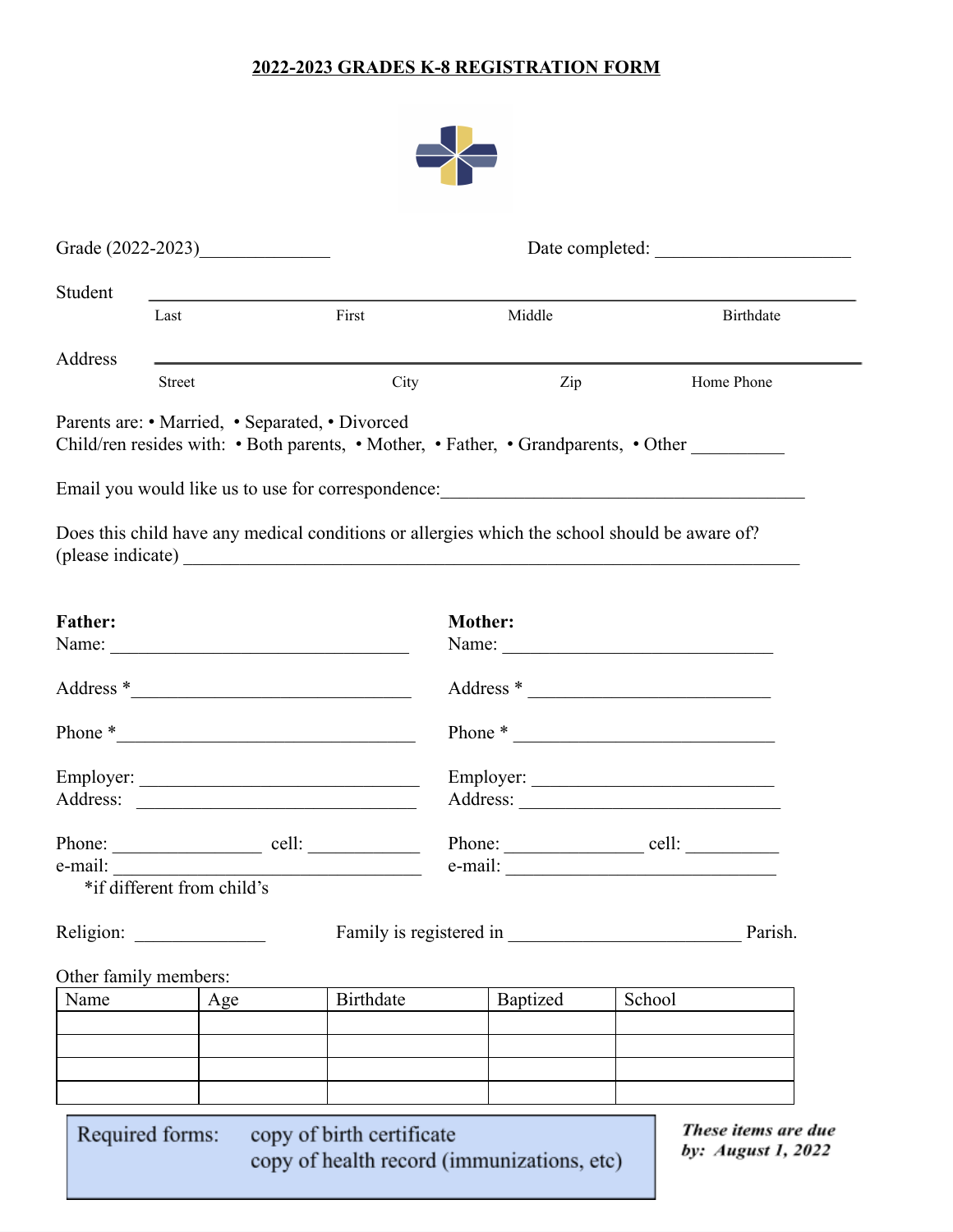# **Most Holy Redeemer School Montgomery, Minnesota**



## **Student Data Sheet**

|         | <b>Student 2.</b> Grade 2022-2023: |        |                                                                                                                                                                                                                                                                                                                                 |
|---------|------------------------------------|--------|---------------------------------------------------------------------------------------------------------------------------------------------------------------------------------------------------------------------------------------------------------------------------------------------------------------------------------|
| Last    | Student:<br>First                  | Middle | Birthdate                                                                                                                                                                                                                                                                                                                       |
|         |                                    |        | Does this child have any medical conditions or allergies which the school should be aware of?                                                                                                                                                                                                                                   |
|         |                                    |        |                                                                                                                                                                                                                                                                                                                                 |
|         |                                    |        |                                                                                                                                                                                                                                                                                                                                 |
|         |                                    |        |                                                                                                                                                                                                                                                                                                                                 |
| Last    | Student:<br>First                  | Middle | Birthdate                                                                                                                                                                                                                                                                                                                       |
|         |                                    |        | Does this child have any medical conditions or allergies which the school should be aware of?<br>(please indicate) expression of the contract of the contract of the contract of the contract of the contract of the contract of the contract of the contract of the contract of the contract of the contract of the contract o |
|         |                                    |        |                                                                                                                                                                                                                                                                                                                                 |
|         | <b>Student 4.</b> Grade 2022-2023: |        |                                                                                                                                                                                                                                                                                                                                 |
| Student |                                    |        |                                                                                                                                                                                                                                                                                                                                 |

(please indicate)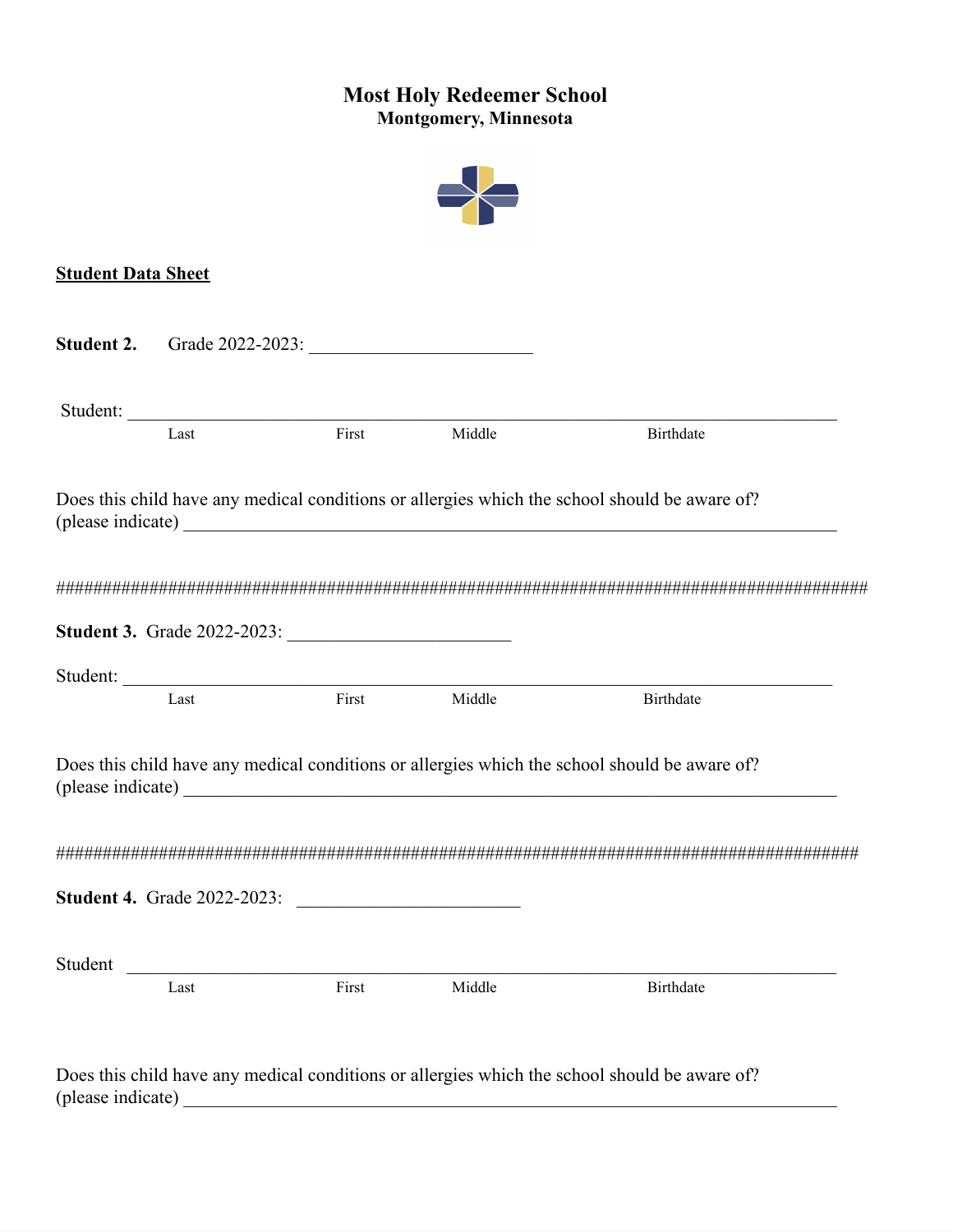# **Educational Investment 2022-2023**



**Parent Names: \_\_\_\_\_\_\_\_\_\_\_\_\_\_\_\_\_\_\_\_\_\_\_\_\_\_\_\_\_\_\_\_\_\_\_\_\_\_\_\_\_\_\_\_\_\_\_**

**Email or Phone (Best way to contact): \_\_\_\_\_\_\_\_\_\_\_\_\_\_\_\_\_\_\_\_\_\_\_\_\_\_\_\_**

*A \$50 per child registration fee is due with the registration form.*

**Tuition: \$2950 per student. Fundraising commitment - \$1000 per family.** *\*\* If you do not participate in the fundraiser(s) then additional fees are added to your tuition\*\**

| 1 Child | 2 Children | 3 Children | 4 Children (Only \$500 for $4th$ child)<br>**5 <sup>th</sup> or more child free |
|---------|------------|------------|---------------------------------------------------------------------------------|
| \$2950  | \$5650     | \$8150     | \$8650                                                                          |

#### **Fundraising expectations of all families:**

\*Parents are required to support fundraising programs. This includes:

- Each family K 8 is required to collect \$300 minimum in pledges for the Marathon.
- Each family  $K 8$  is required to sell a minimum of \$100 in raffle tickets.
- Each family K 8 is required to purchase enough Scrip cards to earn a \$50 tuition credit minimum from the rebates or must pay an additional \$200 of tuition.

**\*Each family K - 8 needs to participate in two of the three following events.** Please initial the 2 events you will participate in in the 2022-2023 school year. Each preschool (Little Lamb) family needs to participate in only 1 event. If the parent is unable or does not participate in this requirement, an assessment will be added to the student's tuition.

- \_\_\_\_ I agree to participate in the Kolacky Days Food Booth. Saturday, July 23rd, 2022
- \_\_\_\_ I agree to participate in the Golf Fundraiser. Friday, August 5th, 2022
- I agree to participate in the Hibernation Celebration Saturday, Feb. 4, 2023

Throughout the year, there will be several other volunteer opportunities, especially the **Kolacky Days Parade**. Your help is needed in order for these events to be successful and for us to enjoy a thriving school community, however, time spent volunteering for these additional events does not fulfill the fundraising obligation outlined above.

Authorization for Disclosure of Information to Catholic Schools: By signing this tuition contract, you agree that the school may, at its own discretion, disclose the name, mailing address, and email address of your student(s) to other Catholic schools within the Archdiocese of St. Paul and Minneapolis. You have the right to withdraw this consent for future disclosures. Such withdrawal is not retroactive. Any withdrawal of this consent must be done in writing.

#### **Parent Signature: Date: Date: Date: Date: Date: Date: Date: Date: Date: Date: Date: Date: Date: Date: Date: Date: Date: Date: Date: Date: Date: Date: Date: Date: Date: D**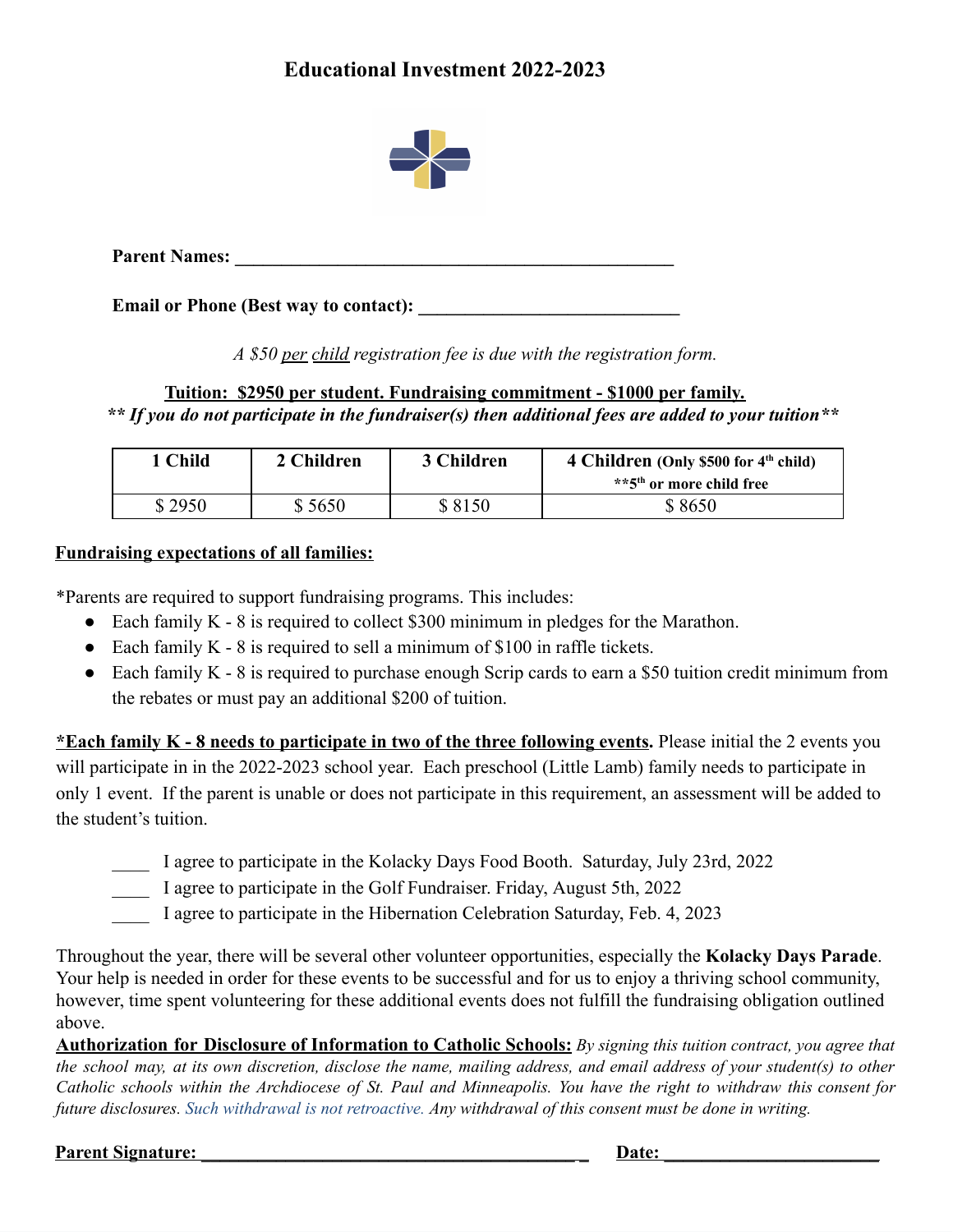

# **Most Holy Redeemer Tuition Policies**

**Why Tuition?** Tuition is critical to our school as mentioned before, the actual cost of educating a child at MHRS is considerably more than what is listed for an academic year. Thanks to parish support and school fundraisers, we can offer tuition to our families at a reduced rate.

**Registration Fee:** A \$50.00 per student, non-refundable registration fee must be submitted with your child's registration to ensure their spot for the new academic year.

**Payment Method**: MHRS Advisory Board has made the decision to use TADS (Tuition-Aid Data Services) to help with school billing. TADS is a tuition management system that is tied in with the Cornerstone/Educate account you are able to use to view your child's grades, homework assignments, lunch program account, etc. TADS helps the school streamline the tuition process and allows you, the parent, the ability to see your account information online. You will be required to make your payments to MHRS online through TADS. Within the agreement you will find your fees itemized as well as credit that you receive. The majority of the school fees are covered in the tuition cost. There may be additional fees throughout the year as they come up. (i.e. field trips, sports fees, yearbook, etc.) The link to **TADS** is [www.tads.com,](http://www.tads.com/) you will need to complete the online enrollment process. When you open the website, it should take you to the TADS "login" page. If you have any trouble, you may contact the school at **507-364-7383** or the TADS Parent Help Line at **800-477-8237**. (The TADS Management system is also lunch & snack fees as well as a site where parents can monitor student academic records).

**Early Discount Tuition Payment:** If a full tuition payment is made by September 1, 2022, parents will receive 3% off of their tuition. This is for grades K-8 only.

### **Tuition Assistance:**

◻ **We request tuition assistance.** Please send us an application for financial assistance toward our tuition. We will also need the free and reduced lunch assistance form.

(To be considered for assistance, all forms must be in by August 1, 2022)

| for the academic year |
|-----------------------|
|                       |
|                       |

**The non-refundable \$50.00 fee (NOT applicable toward tuition) per student accompanies the registration forms.**

 $\mathcal{L}_\mathcal{L} = \{ \mathcal{L}_\mathcal{L} = \{ \mathcal{L}_\mathcal{L} = \{ \mathcal{L}_\mathcal{L} = \{ \mathcal{L}_\mathcal{L} = \{ \mathcal{L}_\mathcal{L} = \{ \mathcal{L}_\mathcal{L} = \{ \mathcal{L}_\mathcal{L} = \{ \mathcal{L}_\mathcal{L} = \{ \mathcal{L}_\mathcal{L} = \{ \mathcal{L}_\mathcal{L} = \{ \mathcal{L}_\mathcal{L} = \{ \mathcal{L}_\mathcal{L} = \{ \mathcal{L}_\mathcal{L} = \{ \mathcal{L}_\mathcal{$ 

Parent Signature Date